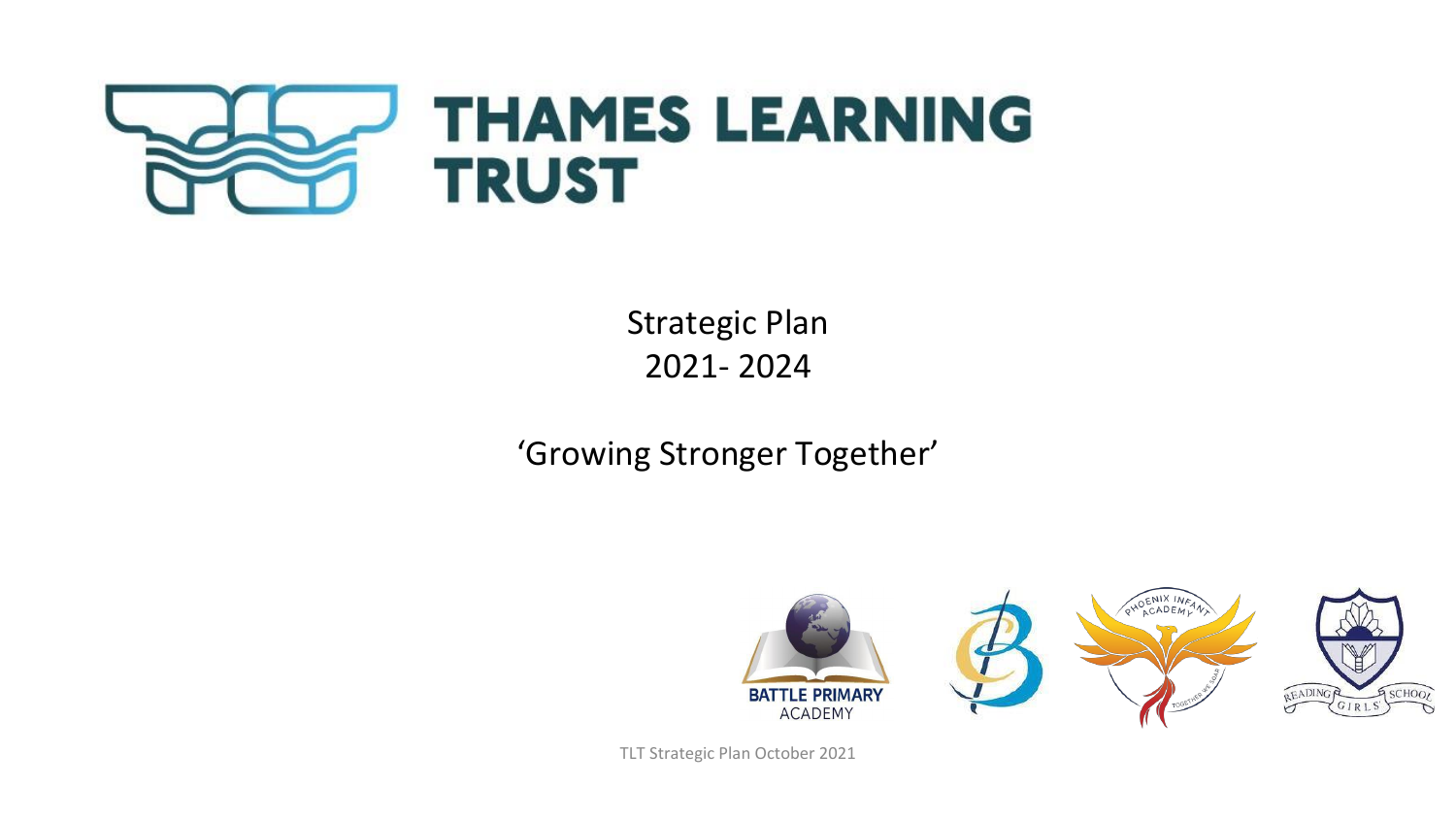# Contents



|    |                                                 | Page |
|----|-------------------------------------------------|------|
| 1. | Introduction from the CEO and Chair of Trustees | 3    |
| 2. | About Us                                        | 4    |
| 3. | <b>Our Vision and Values</b>                    | 5    |
| 4. | <b>Our Strategic Priorities</b>                 | 6    |
|    | a. Quality of Provision                         | 7    |
|    | b. People                                       | 8    |
|    | c. Development & Growth                         | 9    |
|    | d. Communities                                  | 10   |
|    | e. Sustainability                               | 11   |
| 5. | <b>Key Risks</b>                                | 12   |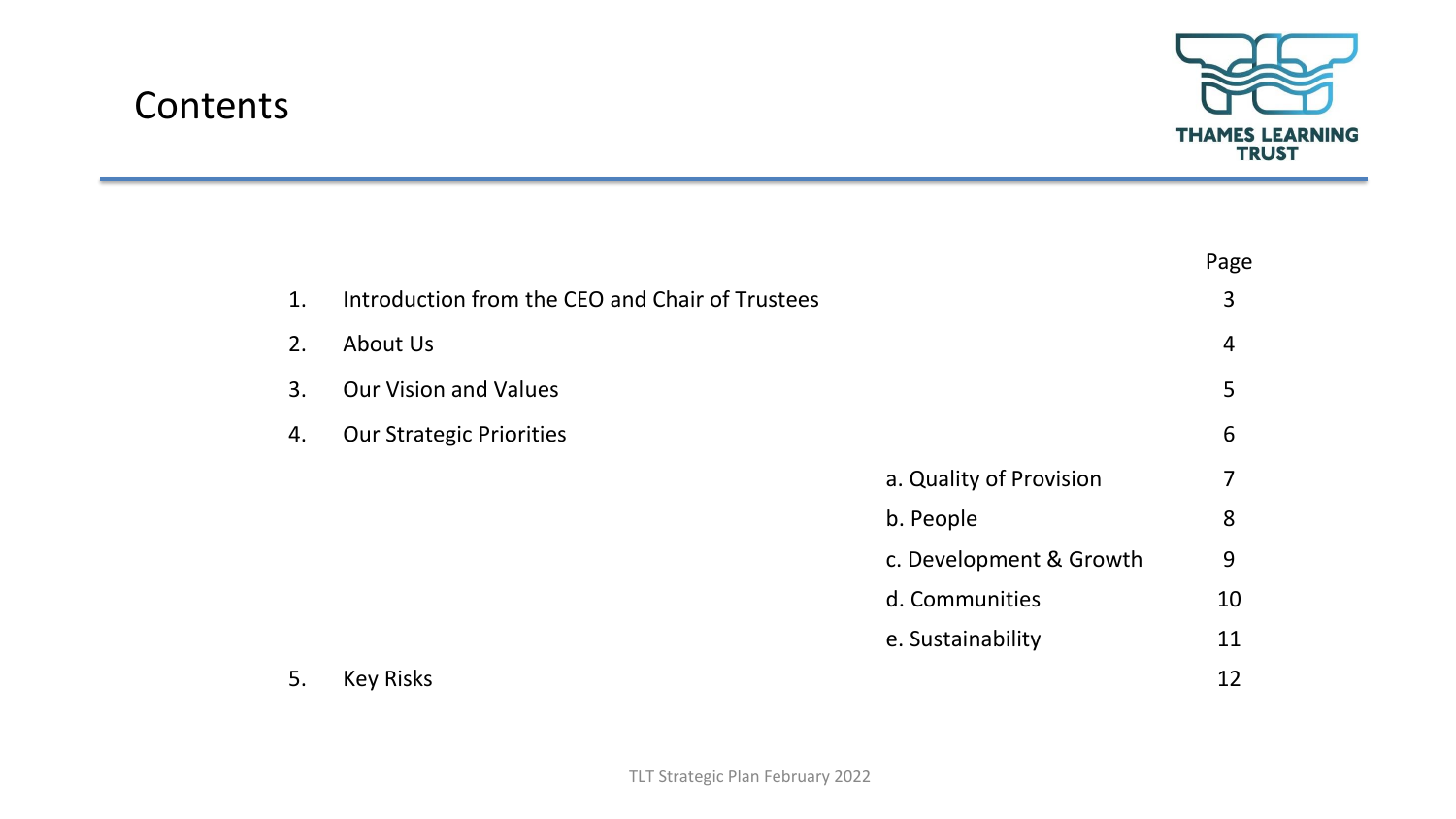# Introduction from our Chair and Chief Executive Officer



The Strategic Plan is a document that records how the agreed vision of the Thames Learning Trust is to be implemented and evaluated. It is designed so that everyone involved with the Trust can understand the reasons why the Trust exists and it creates a culture of unity, consistency and support. It sits alongside the structure of the Trust and applies to Members, Trustees, Local Governors and all staff employed by the Trust. It acknowledges that we have a strong foundation built upon sound educational principles supported by a healthy financial background which standsus in good stead as we look to the future. The Trust is led by a supportive and experienced Trust Board, an experienced Chief Executive Officer, a highly experienced Finance Director and a strong central team.

We look to the future growth of the Trust with confidence.

Jon Reekie, Chair of the Board of Trustees

Every great journey is accomplished a step at a time. Our Strategic goals cannot be accomplished by one person in a few weeks but rather they are something that everyone in the Trust needs to learn to do on a day to day basis.

Through trust, encouragement, and collaborative relationships, I believe that we will achieve our goals and ensure that all of our pupils receive the outstanding education that they deserve. Contributing to the development and growth of our staff is at the centre of our aspirations and the means by which we will strive for success.

We are committed to achieving our business goals while seeking to act at all times with openness, integrity and the highest standards of corporate responsibility.

Richard Kearsey, Chief Executive Officer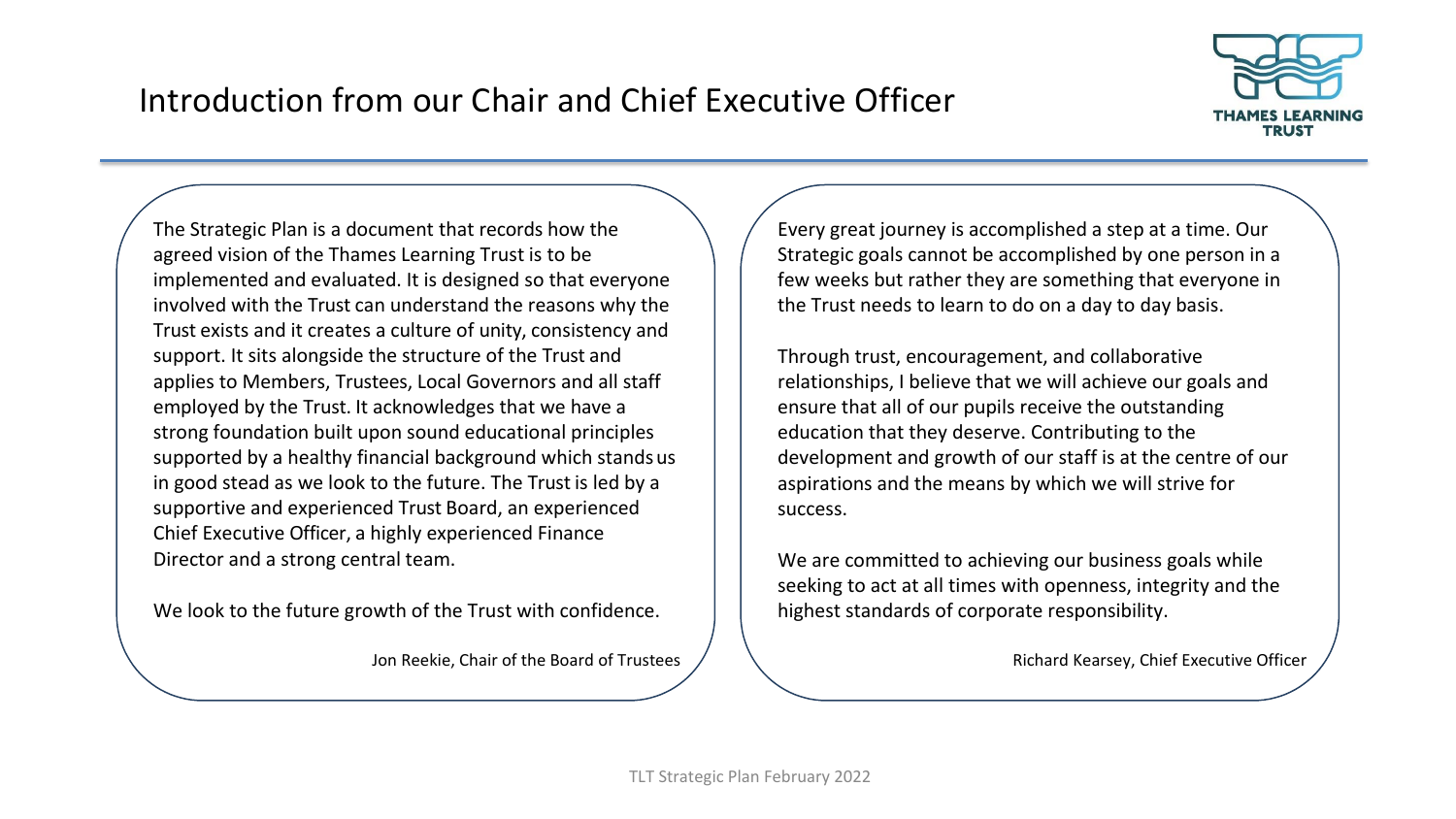

## About us

Thames Learning Trust is a Multi Academy Trust consisting of Academies in the Thames Valley

|                           | <b>Academy</b>                      | <b>Location</b> | <b>Type</b> | Date of joining | <b>Pupil</b><br>numbers | Latest<br><b>Ofsted</b><br><b>Rating</b> | Website                        |
|---------------------------|-------------------------------------|-----------------|-------------|-----------------|-------------------------|------------------------------------------|--------------------------------|
| BATTLE PRIMARY<br>ACADEMY | <b>Battle</b><br>Primary<br>Academy | Reading         | Primary     | 01/07/2019      | 448                     | $\overline{2}$                           | www.battleprimary.co.uk        |
| $\frac{p}{\sqrt{2}}$      | <b>Baylis Court</b><br>School       | Slough          | Secondary   | 01/08/2011      | 945                     | $\mathbf{1}$                             | www.bayliscourt.slough.sch.uk/ |
|                           | Phoenix<br>Infant<br>Academy        | Slough          | Infant      | 01/09/2015      | 264                     | $\overline{2}$                           | www.phoenixinfants.uk/         |
| READING GERLS SCHOOL      | Reading<br>Girls' School            | Reading         | Secondary   | 01/09/2017      | 687                     | $\overline{2}$                           | www.readinggirlsschool.co.uk/  |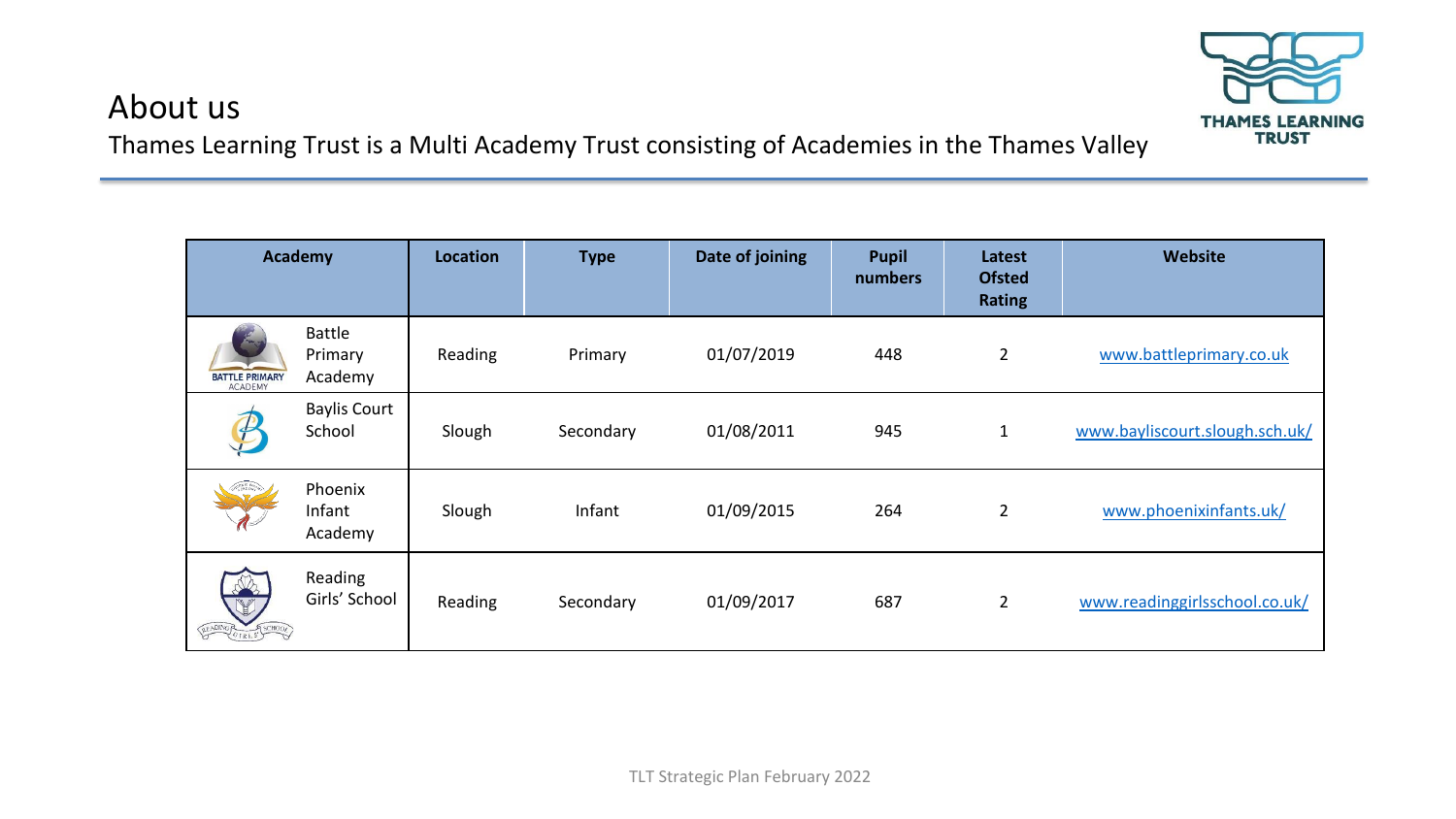## Our Values and Our Vision



Our Values are:

- ✓ *We put children first*. We will ensure that our children are at the centre of all of our work and that we strive to give them the best start in life.
- ✓ *We encourage development.* Putting staff development and improving teaching and learning at the heart of what we do.
- ✓ *We are quality driven*. As our family of Academies grows we will ensure that high academic standards are at the core of our work.
- ✓ *We value uniqueness.* Our Academies will grow and develop whilst maintaining their own uniqueness. We value and promote diversity and inclusion.
- ✓ *We work in partnership.* We will work in close partnership and collaborate with all of our stakeholders

Our Vision is:

**'To be recognised and valued by our stakeholders and the communities in which we operate for our transformational and life-enhancing approach to the education of our children. We aim to be a medium\* sized Trust.'**

\* National Governance Association (NGA) define medium as either 6-15 schools or between 1200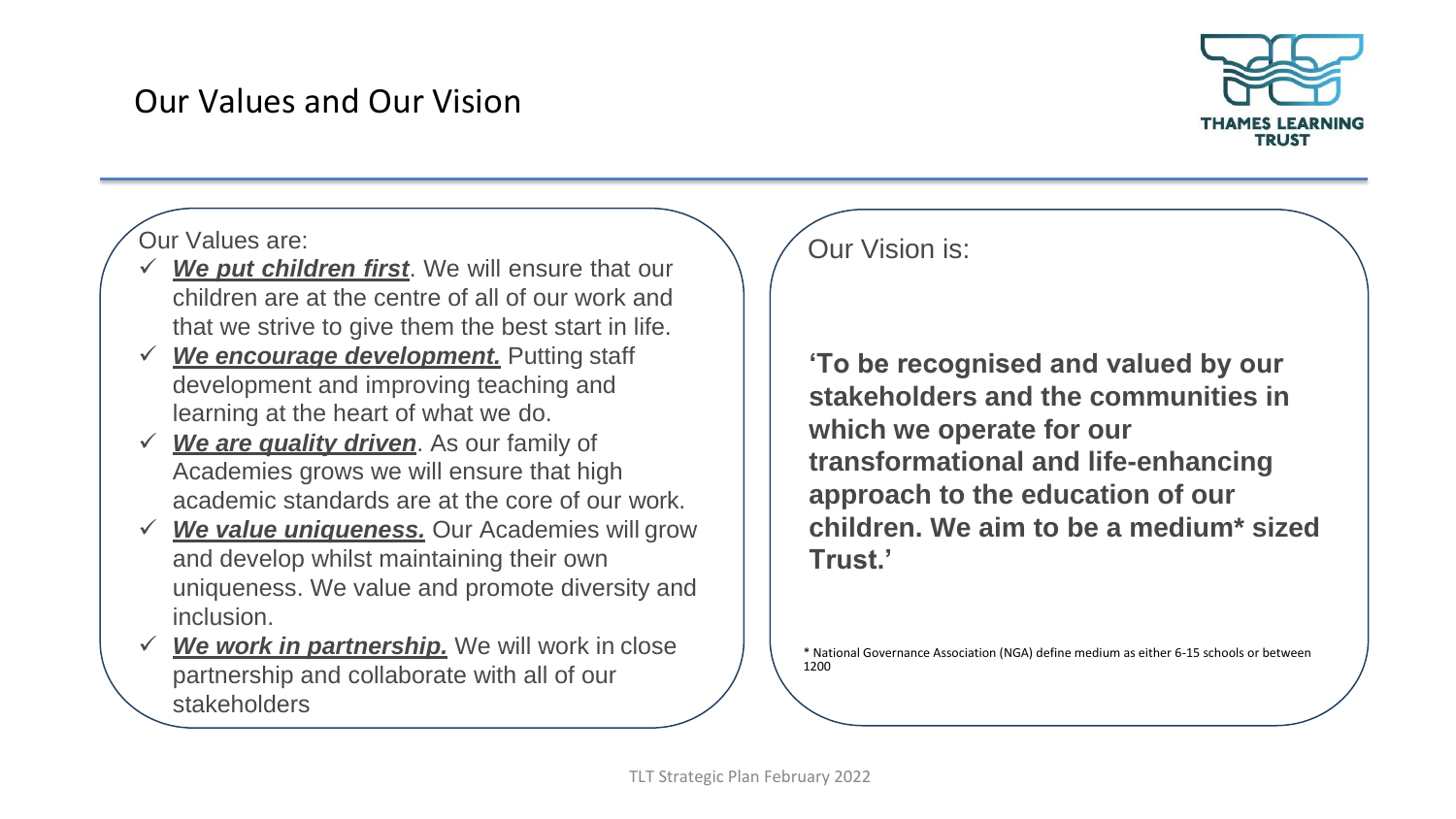# Our Strategic Priorities



The focus of our Trust is Academy improvement, governance, people and leadership, financial sustainability and risk management. We work with Academies to ensure that as a family of Academies we are a strong unit. We offer autonomy to schools applying to join to work with us so that they may continue to develop in their own unique way. We do not brand our Academies or take them over. We work with Academies to ensure that by being part of our family they are stronger and excel in meeting the needs of their communities.

We do not believe in expansion at the detriment or neglect of depth but we plan to be a medium sized Trust. This provides us with economies of scale whilst focusing on Academy improvement and support. We aim to work with Academies from both the primary and secondary sector in order to improve the learning experience of our children. We want to facilitate a focus on teaching and learning by enabling teachers and leaders to work together more closely to meet the challenges ahead. Expansion for our Trust means adding value to the Trust. We aim to work with Academies that will make our Trust stronger and more successful at fulfilling our vision.

Our Trust provides Academies with the vehicle for deep collaboration focused on teachers and classroom practice. We are driven by the focus of accelerating pupil progress by empowering teachers to plan, develop, observe and coach each other and by assessing the impact on pupils' learning. Our Trust facilitates this by bringing together a larger team that can provide challenge, professional capital, shared knowledge and expertise that comes from being part of a larger group.

We will work with our Academies. The Executive Team facilitates cluster activity providing research know-how and tools, supplying impact data, and helping to share knowledge.

Against this strong background, the Trust has identified five strategic priorities for the period 2020-2023:

**Strategic Priority 1: To increase further the quality of provision in all Trust academies. Strategic Priority 2: To expand provision for recruitment, training and development such that we maintain an expert workforce Strategic Priority 3: To develop and grow our Trust Strategic Priority 4: To build effective partnerships with the communities in which we operate Strategic Priority 5: To build a financially viable, efficient, risk aware and sustainable Trust for the future**

Each priority is described in more detail on the following pages.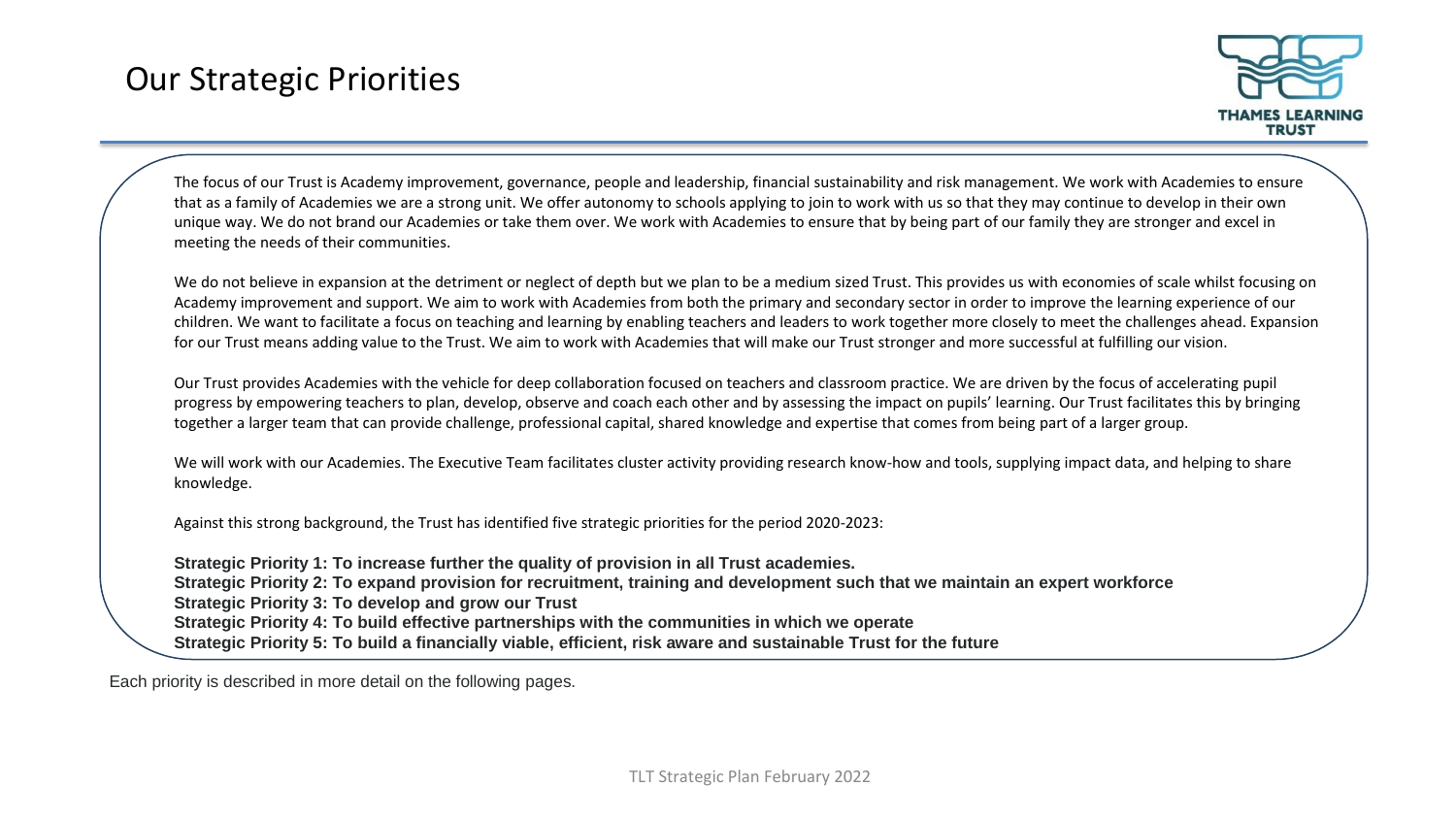

#### **Rationale:**

Our learners are at the centre of what we do. We want all our pupils to fulfil their potential and achieve their goals and ambitions, and we strive to give our pupils the best start in life that we can. We believe that by having a relentless focus on quality we will deliver this.

|    | How we will achieve it:                                                                                                                                                                                                                                                        |
|----|--------------------------------------------------------------------------------------------------------------------------------------------------------------------------------------------------------------------------------------------------------------------------------|
|    | To ensure that all Academies in the Trust are performing in the top 10% in terms of their outcomes for all pupil groups and that each Academy in the Trust promotes social mobility and is<br>closing the attainment gap for its SEND and disadvantaged pupils.                |
|    | To ensure our Academies provide the very best teaching to promote high-quality learning and strong outcomes for our pupils, particularly those from vulnerable groups, enabling staff to<br>make a real difference to pupils in every Academy                                  |
| 3. | To ensure that all Academies improve their Ofsted grading if they were requiring improvement or are in a category of concern on joining the Trust; or maintain their grading if good or<br>outstanding, with the aspiration to improve their grading from good to outstanding. |
| 4. | To ensure that there is a rigorous and robust programme of quality assurance that helps to support staff, build expertise and capacity and raise standards to deliver positive outcomes for<br>pupils.                                                                         |

| Year 1                                                                                                             | Year 2                                                                                                          | Year 3                                                                                                           |
|--------------------------------------------------------------------------------------------------------------------|-----------------------------------------------------------------------------------------------------------------|------------------------------------------------------------------------------------------------------------------|
| National Performance, DfE and FFT, data identifies 50% of Academies in<br>the top 10% for Progress and Attainment. | National Performance, DfE and FFT, data identifies 75% Academies in the top<br>10% for Progress and Attainment. | National Performance, DfE and FFT, data identifies 100%<br>Academies in the top 10% for Progress and Attainment. |
| Performance of vulnerable groups to meet agreed targets in each<br>Academy.                                        | Performance of vulnerable groups to meet agreed targets in each Academy.                                        | Performance of vulnerable groups to meet agreed targets in<br>each Academy.                                      |
| All Academies to be graded good or better by Ofsted.                                                               |                                                                                                                 |                                                                                                                  |
| 0% NEET within all Secondary Schools.                                                                              |                                                                                                                 |                                                                                                                  |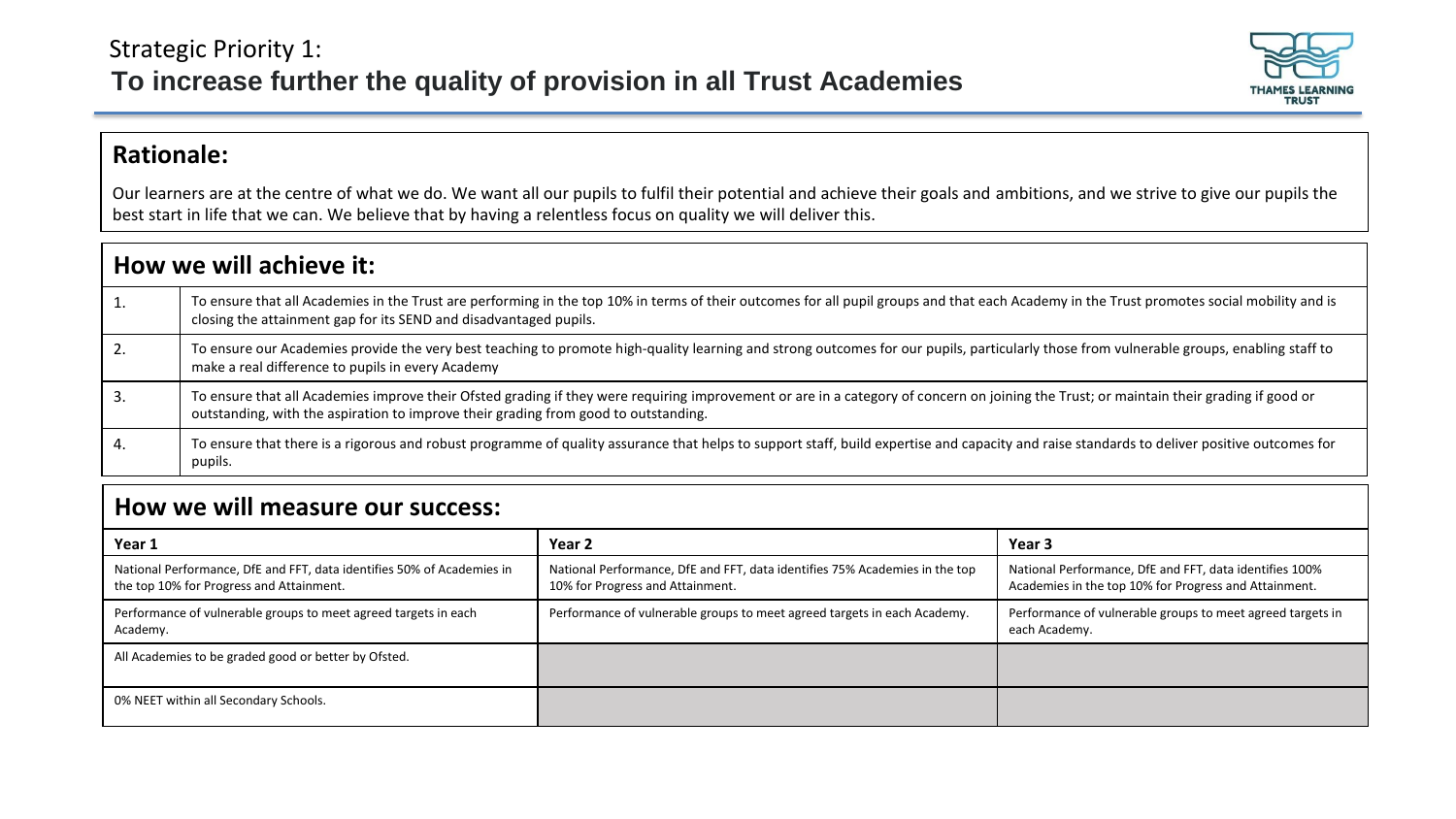### Strategic Priority 2: **To expand provision for recruitment, training and development such that we maintain an expert workforce**



#### **Rationale:**

By having a relentless focus on quality recruitment, training and on development of our team, we will provide the best possible outcomes for our pupils and our staff.

|    | How we will achieve it:                                                                                                                                                                                                                                                                                                                       |
|----|-----------------------------------------------------------------------------------------------------------------------------------------------------------------------------------------------------------------------------------------------------------------------------------------------------------------------------------------------|
|    | Recognising the importance of strong governance, we will ensure that our Board of Trustees have the right skill set, all understand their role and are equipped to perform<br>this in a way that enhances the effectiveness of the Trust.                                                                                                     |
|    | We will operate a high-quality appraisal and development system to ensure that all staff can be the best they can be.                                                                                                                                                                                                                         |
|    | We will develop future leaders, at all levels, to ensure effective succession planning for our Academies.                                                                                                                                                                                                                                     |
| 4. | We will implement a Professional Development programme in partnership with local Teaching Alliances to ensure that our staff have the right skills to raise standards<br>further, deliver good teaching and learning, and disseminate best practice in order to grow leaders that can lead, succession plan and talent manage future leaders. |
|    | We will attract, develop and retain talented and capable staff to posts in our Academies and central team.                                                                                                                                                                                                                                    |

| Year 1                                                                                                                                                       | Year 2                                                                                                                                                       | Year 3                                                                                                                                                       |
|--------------------------------------------------------------------------------------------------------------------------------------------------------------|--------------------------------------------------------------------------------------------------------------------------------------------------------------|--------------------------------------------------------------------------------------------------------------------------------------------------------------|
| 100% of Trustees complete skills test and Action Plan for<br>improving skills is in place.                                                                   | Expectation that all Trustees have undertaken training in<br>Finance, Data, Safeguarding and Ofsted.                                                         | External assessment of Board of Trustees evidences<br>a high level of skill.                                                                                 |
| Report on Appraisal outcomes to the Appraisal and Pay<br>committee shows that teachers have been held to account<br>and supported to achieve high standards. | Report on Appraisal outcomes to the Appraisal and Pay<br>committee shows that teachers have been held to account<br>and supported to achieve high standards. | Report on Appraisal outcomes to the Appraisal and<br>Pay committee shows that teachers have been held<br>to account and supported to achieve high standards. |
| Staff turnover figures are 17%                                                                                                                               | Staff turnover figures are 14%                                                                                                                               | Staff over figures are 9%                                                                                                                                    |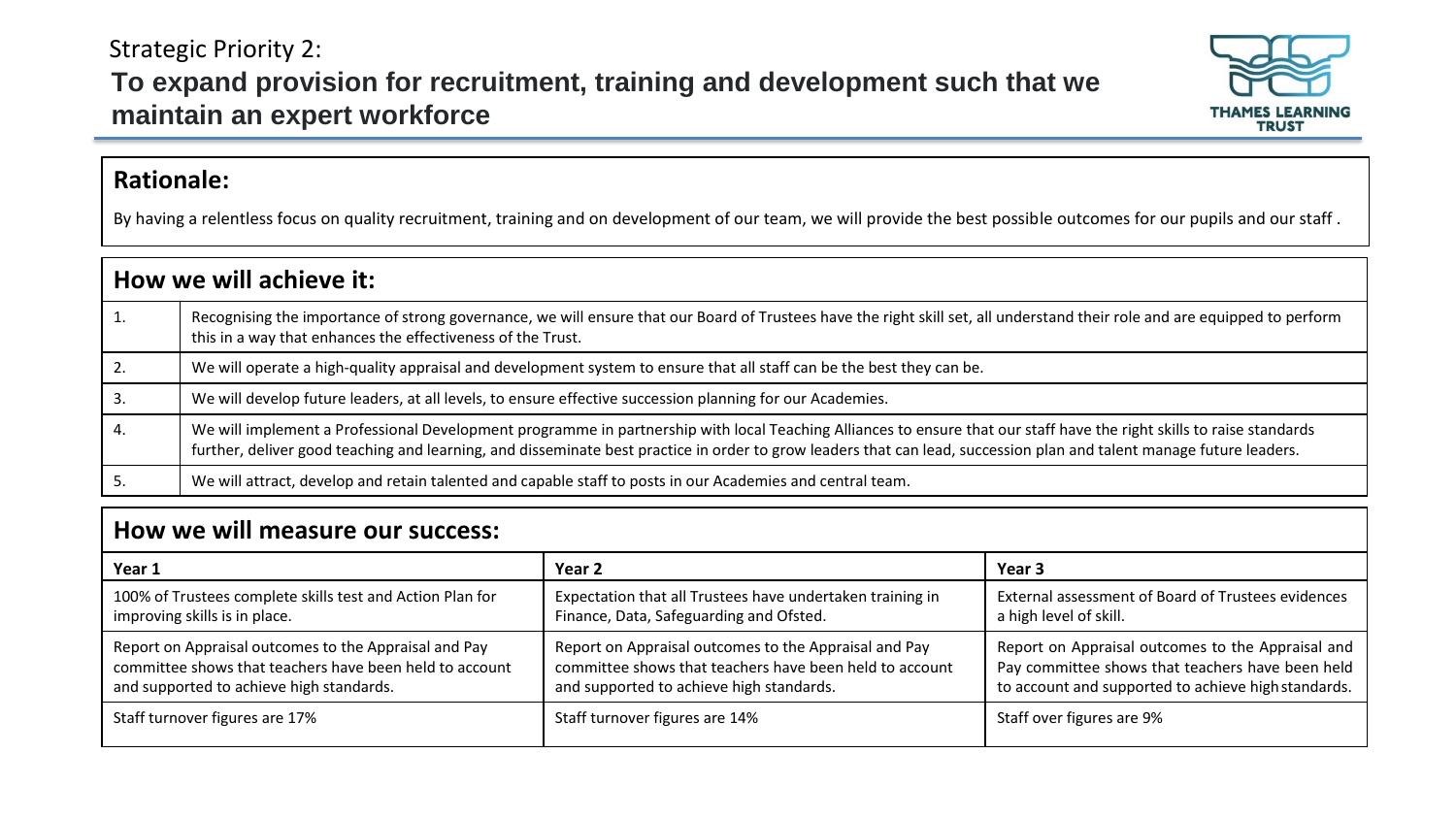

#### **Rationale:**

Strategic growth of our existing Trust to deliver the benefits of cross-phase education in defined geographical communities; and, where appropriate, sponsor existing schools or create new Academy provision to meet the needs of our geographical area and communities.

| How we will achieve it: |                                                                                                                                                                           |  |  |
|-------------------------|---------------------------------------------------------------------------------------------------------------------------------------------------------------------------|--|--|
|                         | To grow the Trust in a measured way to ensure that standards are maintained and improved and that there is sufficient capacity to bring about rapid progress as required. |  |  |
| 2.                      | To develop and define the concept of cross-phase Hubs providing pupils with a cohesive educational journey from early years to post 16.                                   |  |  |
| -3.                     | To engage with opportunities to sponsor existing schools or deliver new Academies to meet the needs of our geographical area and communities.                             |  |  |
| 4.                      | Positive assessment by the DfE at MAT review meeting.                                                                                                                     |  |  |

| Year 1                                                                                                                    | Year 2                                                                                                                    | Year 3                                                                                                                      |
|---------------------------------------------------------------------------------------------------------------------------|---------------------------------------------------------------------------------------------------------------------------|-----------------------------------------------------------------------------------------------------------------------------|
| Following robust educational and financial due diligence to<br>grow to a Trust consisting of five academies/free schools. | Following robust educational and financial due diligence to<br>grow to a Trust consisting of five academies/free schools. | Following robust educational and financial due diligence<br>to grow to a Trust consisting of six academies/free<br>schools. |
| Colleagues within core subjects, from all phases, work                                                                    | Colleagues within Ebacc subjects, from all phases, work                                                                   | Colleagues within all subjects, from all phases, work                                                                       |
| collaboratively to develop a curriculum that improves                                                                     | collaboratively to develop a curriculum that improves                                                                     | collaboratively to develop a curriculum that improves                                                                       |
| outcomes for all students.                                                                                                | outcomes for all students.                                                                                                | outcomes for all students.                                                                                                  |
| Target of 87.6% against Pupil Number Capacity (2532                                                                       | Target of 91.9% against Pupil Number Capacity (2532                                                                       | Target of 96.2% against Pupil Number Capacity (2532                                                                         |
| pupils)                                                                                                                   | pupils)                                                                                                                   | pupils)                                                                                                                     |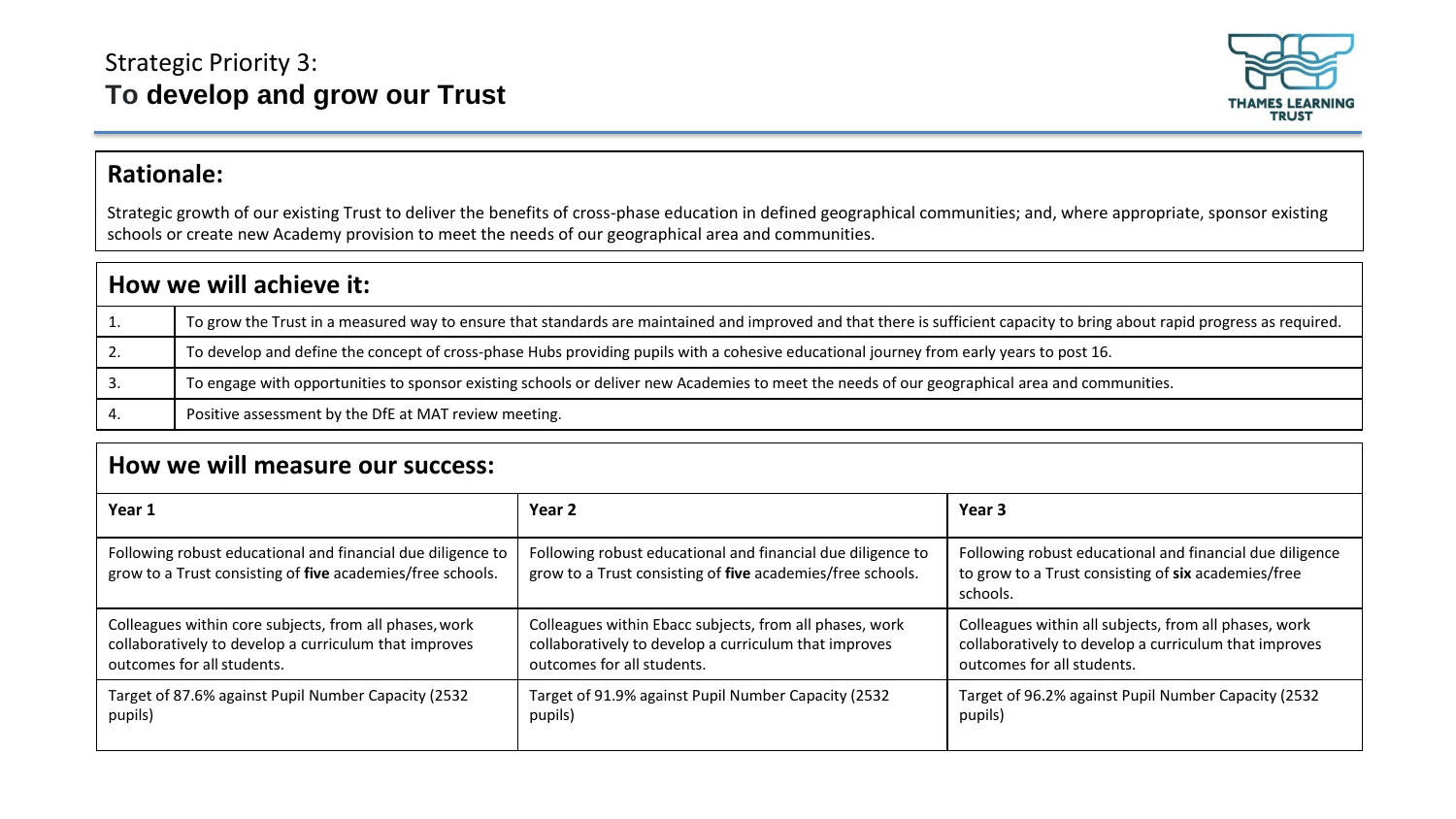

#### **Rationale:**

We want our Academies to be seen as positive partners to the local communities in which they operate. We believe that mutually beneficial relationships are desirable and achievable and will result the best outcomes for our learners. We also believe that operating in a socially responsible manner will support our desire to be a more sustainable Trust.

| How we will achieve it: |                                                                                                                                                                                                |  |  |
|-------------------------|------------------------------------------------------------------------------------------------------------------------------------------------------------------------------------------------|--|--|
| 1.                      | We will invite meaningful engagement with staff, pupils, parents, employers and the local community to understand their views and perception of our Academies and listen<br>to their feedback. |  |  |
|                         | We will encourage diversity in our leadership teams and Trust Board such that they reflect as far as possible the communities in which we operate.                                             |  |  |
| -3.                     | The Board of Trustees will have a detailed understanding of the Trust Academies and therefore be able to respond to any potential issues and risks identified.                                 |  |  |

| How we will measure our success:                                                                                    |                                                                                                   |                                                                       |  |
|---------------------------------------------------------------------------------------------------------------------|---------------------------------------------------------------------------------------------------|-----------------------------------------------------------------------|--|
| Year 1                                                                                                              | Year 2                                                                                            | Year <sub>3</sub>                                                     |  |
| Positive feedback from communities following the<br>establishment of Trust community surgeries/network<br>meetings. |                                                                                                   |                                                                       |  |
| Two parent Trustees (x1 Primary and x1 Secondary) are<br>appointed.                                                 | Develop a marketing/recruitment strategy to recruit trustees<br>that reflect the local community. | Profile of Trustees reflects the diversity of the local<br>community. |  |
| All schools meet their PAN on year of entry.                                                                        |                                                                                                   |                                                                       |  |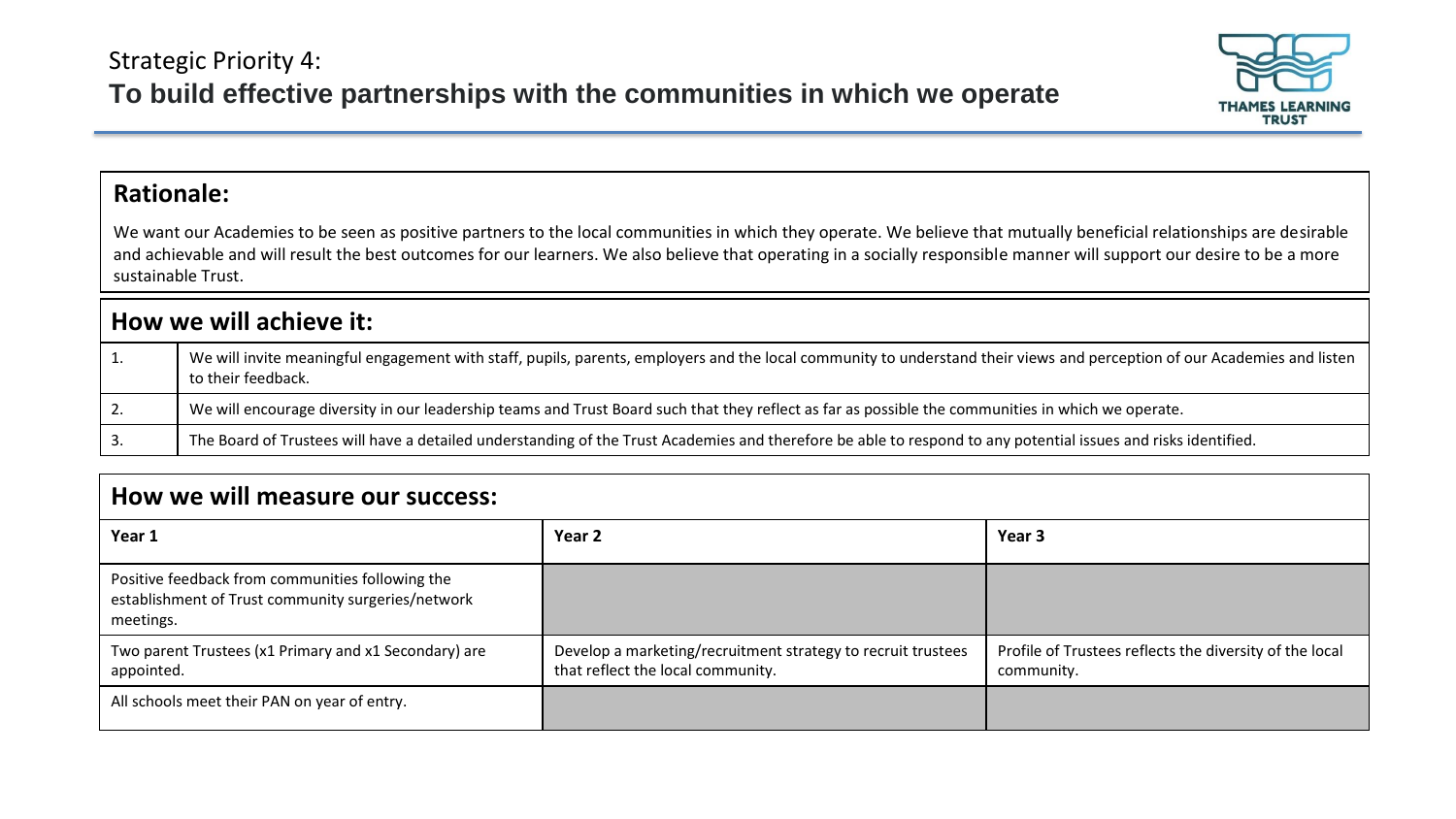

Rationale: To continue to develop the structure of the organisation; To deliver high quality services and support to academies; To deliver a strong financial plan, whilst maintaining measured and systematic growth against a background of risk awareness and mitigation.

#### **How we will achieve it:**

| The Trust is self-sufficient and not dependent upon external funding other than central government funding.<br><u>.</u> |  |
|-------------------------------------------------------------------------------------------------------------------------|--|
|-------------------------------------------------------------------------------------------------------------------------|--|

| The Trust is able to effectively manage growing pupil numbers in all of the academies.<br>. ت |
|-----------------------------------------------------------------------------------------------|
|-----------------------------------------------------------------------------------------------|

|  | Maintain robust risk management that allows measured response to identified threats. |
|--|--------------------------------------------------------------------------------------|
|--|--------------------------------------------------------------------------------------|

5. Maintain strict compliance with statutory and regulatory requirements which incorporates value for money.

| Year 1                                                           | Year 2                                                           | Year 3                                                     |
|------------------------------------------------------------------|------------------------------------------------------------------|------------------------------------------------------------|
| Spend on teaching staff as a % of total expenditure              | Spend on teaching staff as a % of total expenditure              | Spend on teaching staff as a % of total expenditure        |
| Spend on premises as a % of total expenditure                    | Spend on premises as a % of total expenditure                    | Spend on premises as a % of total expenditure              |
| Spend on energy as a % of total expenditure                      | Spend on energy as a % of total expenditure                      | Spend on energy as a % of total expenditure                |
| Revenue Trust wide reserve as a % of total expenditure -         | Revenue Trust wide reserve as a % of total expenditure -         | Revenue Trust wide reserve as a % of total expenditure -   |
| Average teacher cost £                                           | Average teacher cost £                                           | Average teacher cost £                                     |
| Pupil to teacher ratio                                           | Pupil to teacher ratio                                           | Pupil to teacher ratio                                     |
| Teacher contract ratio                                           | Teacher contract ratio                                           | Teacher contract ratio                                     |
| External scrutiny - Responsible Officer Reports / External Audit | External scrutiny - Responsible Officer Reports / External Audit | External scrutiny - Responsible Officer Reports / External |
| Management letter - Ensure all prescribed areas of the Academies | Management letter - Ensure all prescribed areas of the Academies | Audit Management letter -Ensure all prescribed areas of    |
| Financial Handbook are met in full.                              | Financial Handbook are met in full.                              | the Academies Financial Handbook are met in full.          |